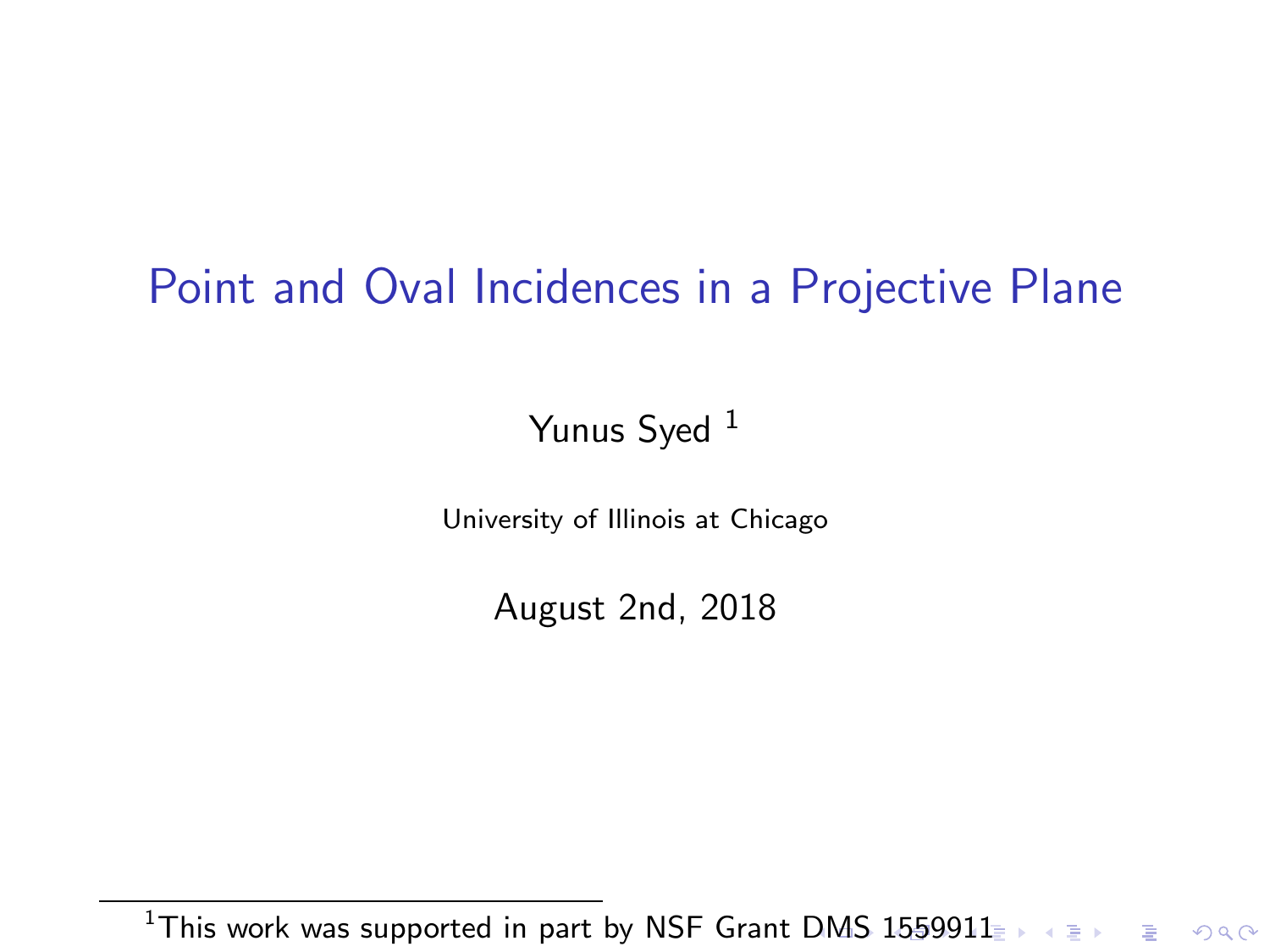## <span id="page-1-0"></span>**Overview**

**Projective Planes, Arcs, and Ovals** 

イロト イ御 トイミト イミト ニミー りんぴ

- $\triangleright$  Oval Counting
- $\blacktriangleright$  Incidence Bounds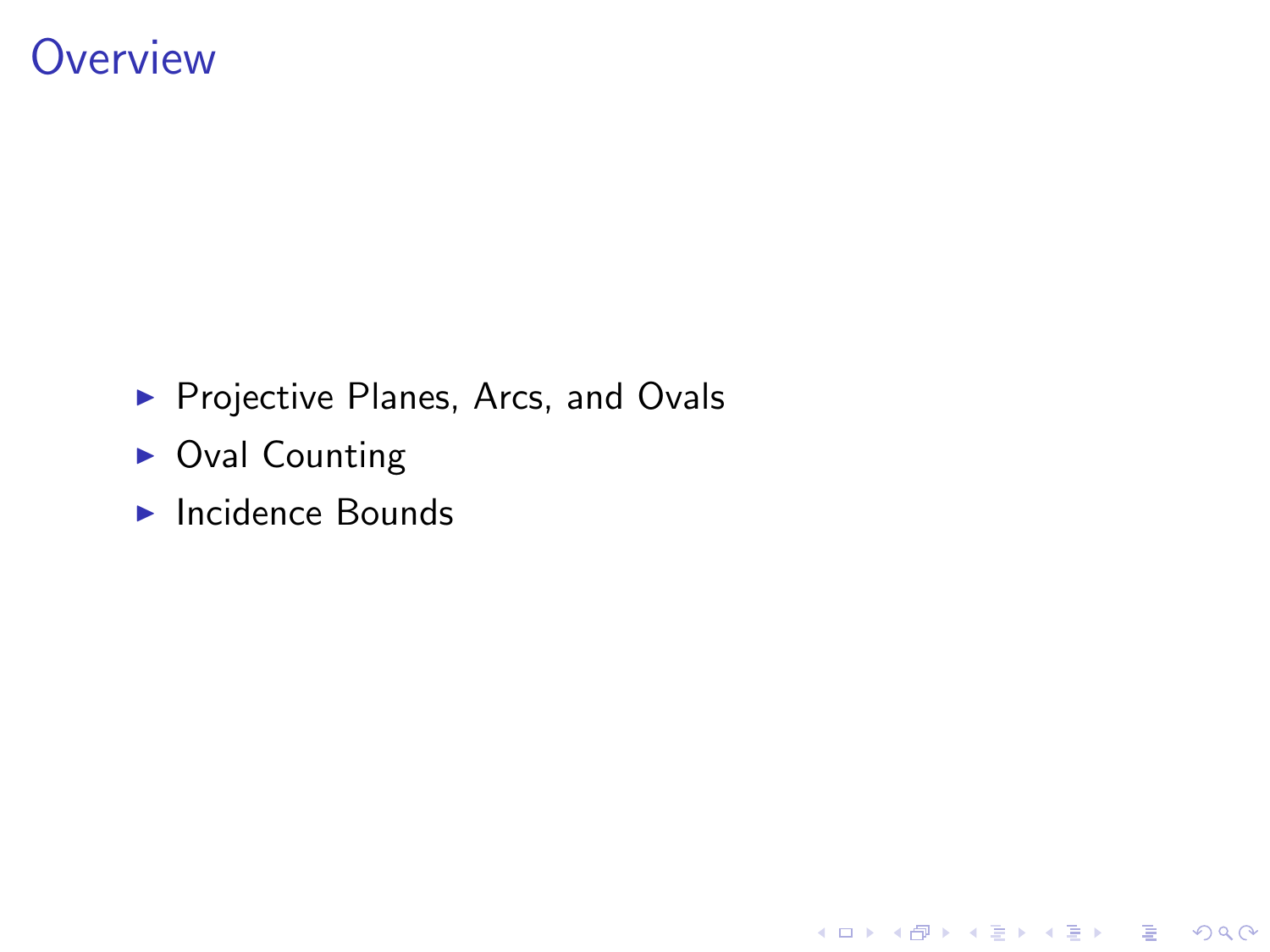Before working with abstract projective planes, one must understand incidence systems.

- An incidence system,  $\mathscr{S}$ , is a triple  $(\mathscr{P}, \mathscr{L}, \mathscr{I})$  where  $\mathscr{P}, \mathscr{L}$ are sets and  $\mathscr{I} \subset \mathscr{P} \times \mathscr{L}$ .
- $\triangleright$  We think of  $\mathscr P$  as the set of points,  $\mathscr L$  as the set of lines, and  $I$  as the set of incidences between points and lines. Formally speaking, if  $(p, \ell) \in \mathscr{I}$ , we say the point p is incident to the  $\lim_{\epsilon}$

**KORKAR KERKER EL VOLO** 

 $\triangleright$   $\mathscr S$  is a finite system if both  $\mathscr P$  and  $\mathscr L$  are finite.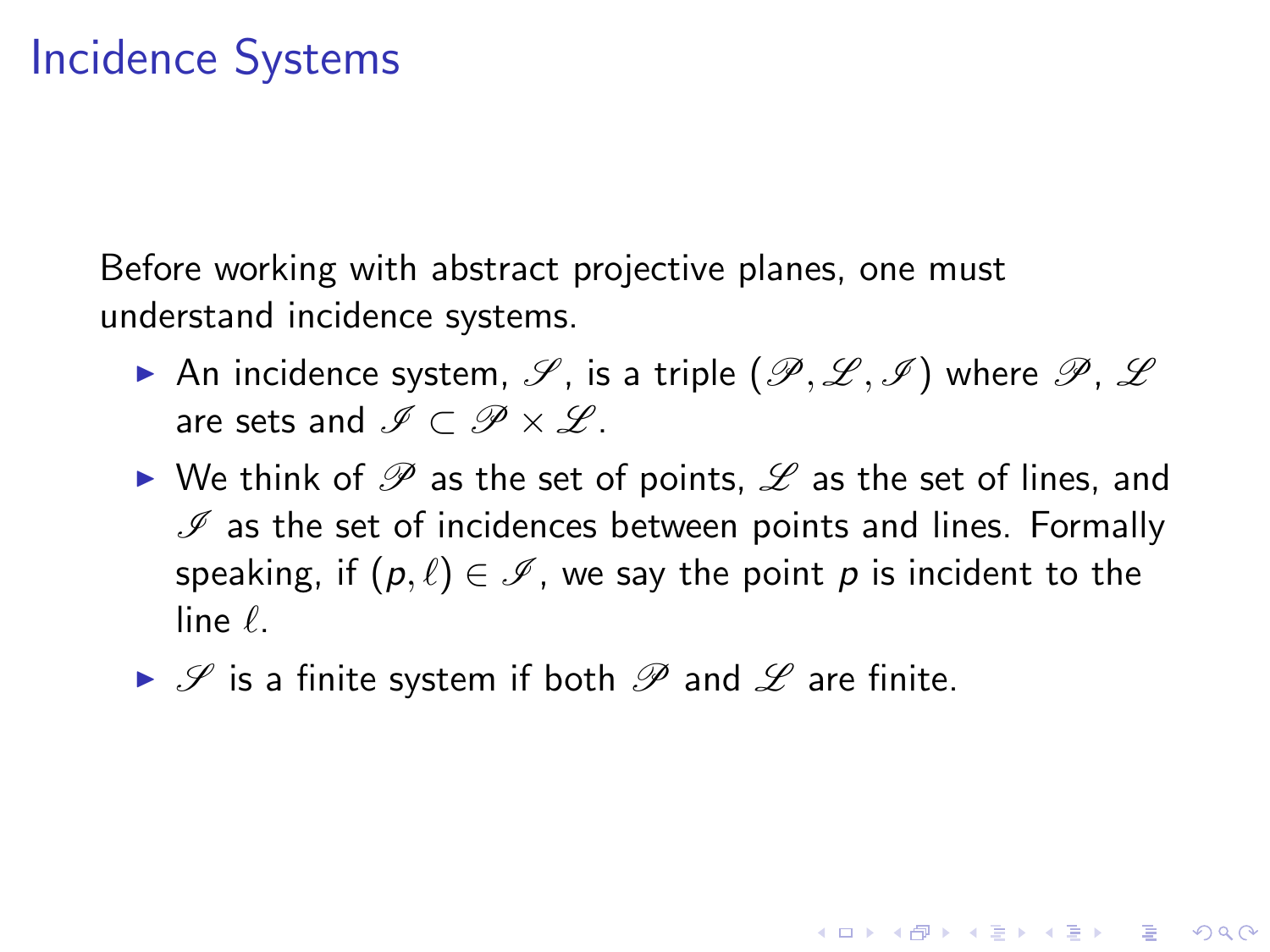An incidence system,  $\mathscr S$ , is a projective plane if it satisfies three axioms:

- 1. Any two distinct points are incident with exactly one line.
- 2. Any two distinct lines are incident with exactly one point (Every pair of lines has a unique intersection).
- 3. There exist four points such that no three are incident with the same line, i.e a quadrilateral.

**KORK ERKER ADE YOUR**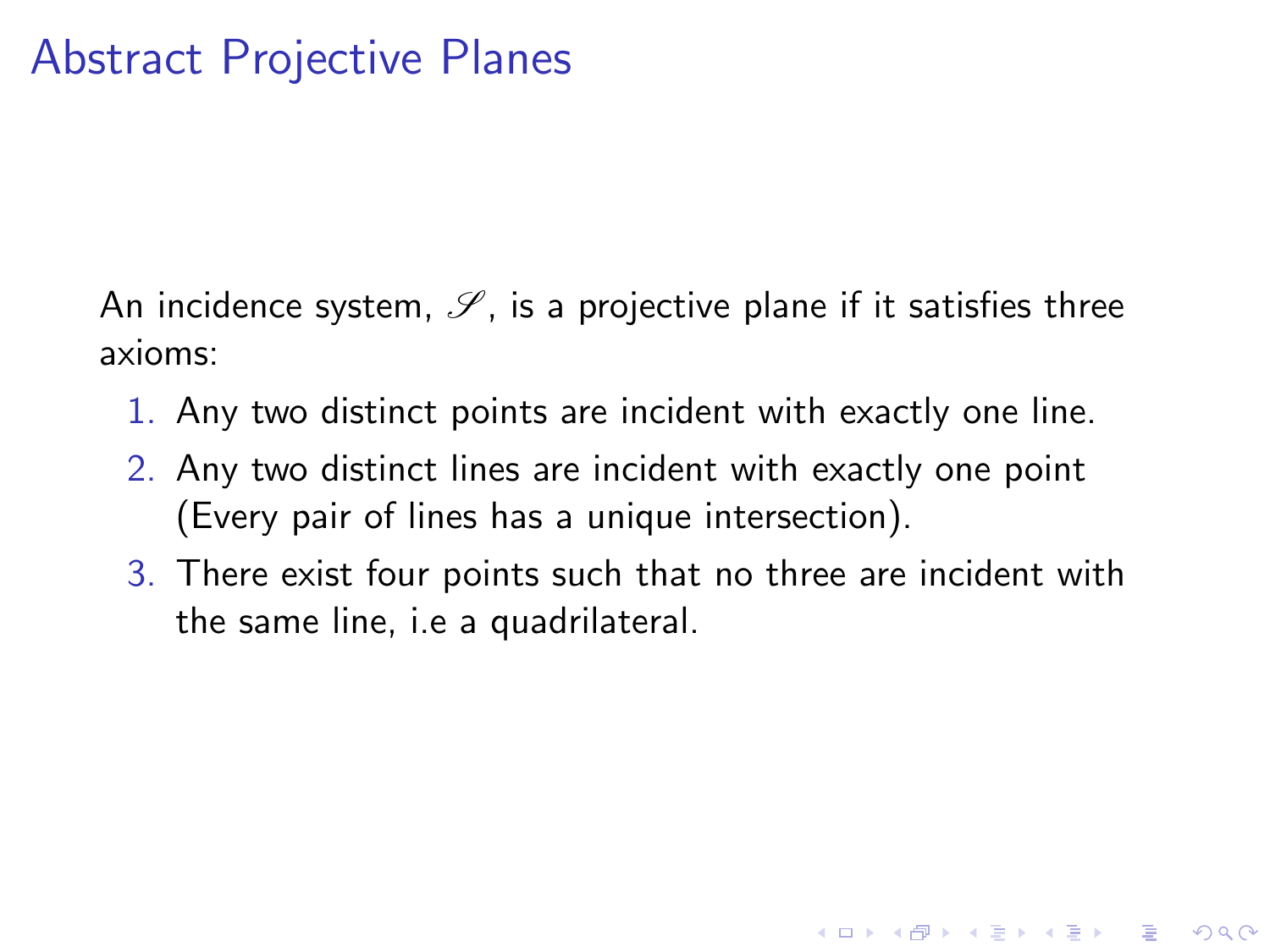# Finite Projective Planes

A projective plane,  $\mathscr S$  is a finite projective plane of order n whenever:

- 1.  $|\mathscr{P}| = |\mathscr{L}| = n^2 + n + 1$ .
- 2. Each  $p \in \mathscr{P}$  is incident to exactly  $n + 1$  lines and each  $\ell \in \mathscr{L}$ contains exactly  $n + 1$  points.

The easiest to draw examples are the projective planes of orders 2 and 3. From now on, we work only in the realm of finite projective spaces of order n.

**KORK ERKER ADE YOUR**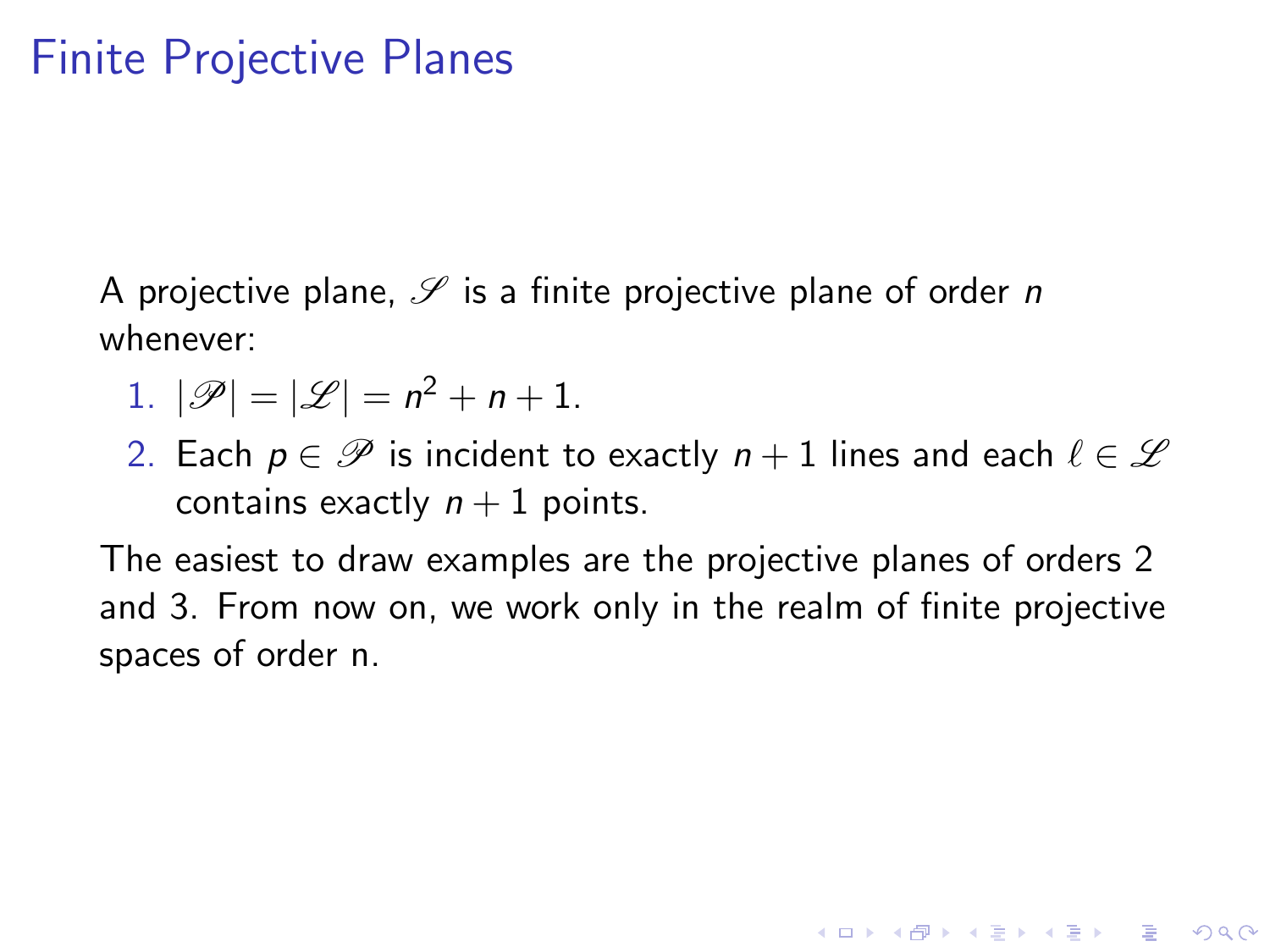# Arcs and Ovals

- $\triangleright$  An arc is a set of points such that no three are colinear. We can think of quadrilaterals as arcs with four elements.
- An oval is an arc with  $n + 1$  elements and a hyperoval is an arc with  $n + 2$  elements.

**KORK ERKER ADE YOUR** 

In Let  $\mathscr O$  denote the set of all ovals in our projective plane.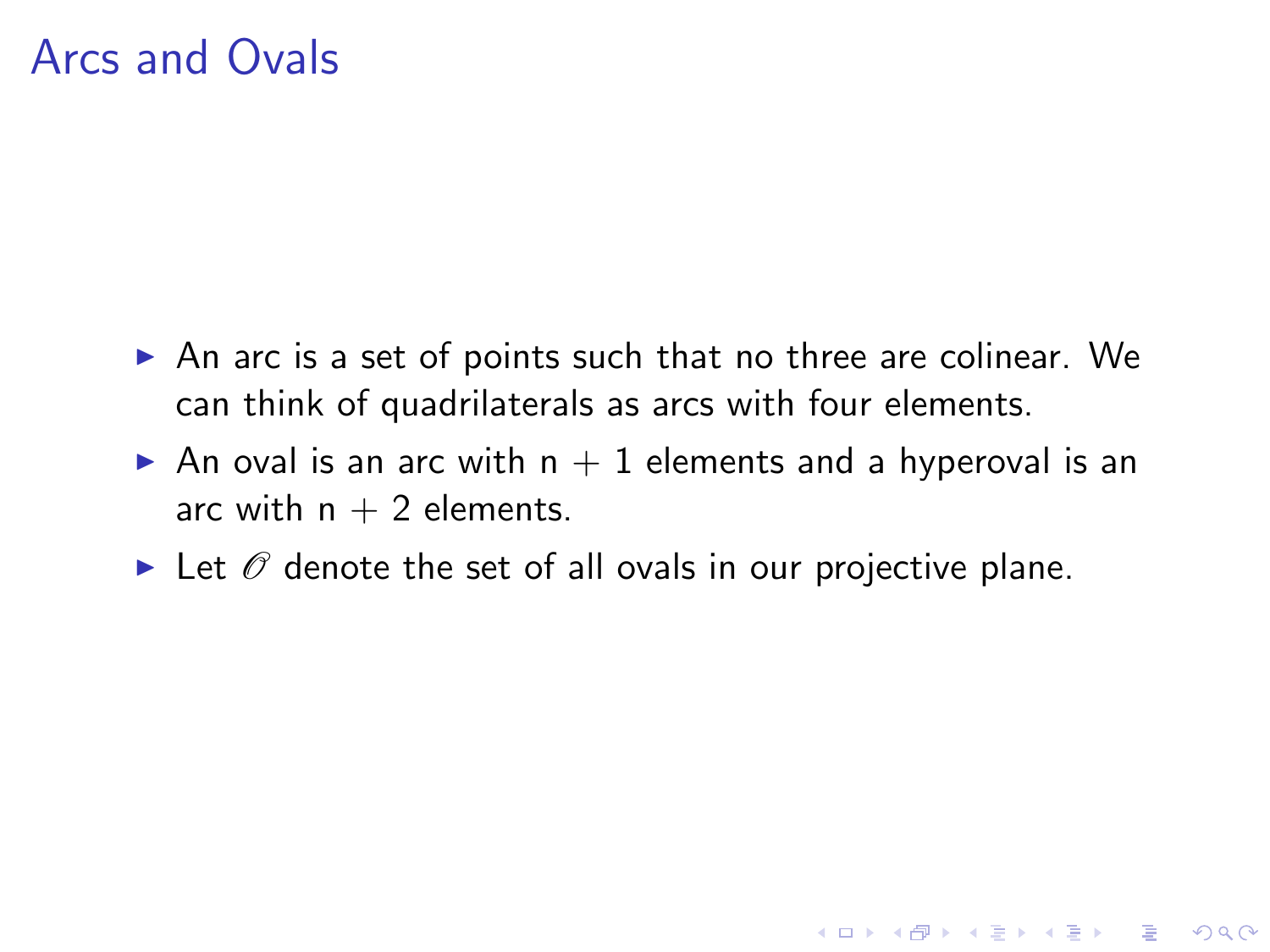# What's Next?

- 1. A nice bound on ovals that pass through a given set of points
- 2. Ongoing work in reducing this bound
- 3. Using the bounds from Part 1 to determine bounds on point and oval incidences

K ロ ▶ K @ ▶ K 할 > K 할 > 1 할 > 1 이익어

4. Counting arcs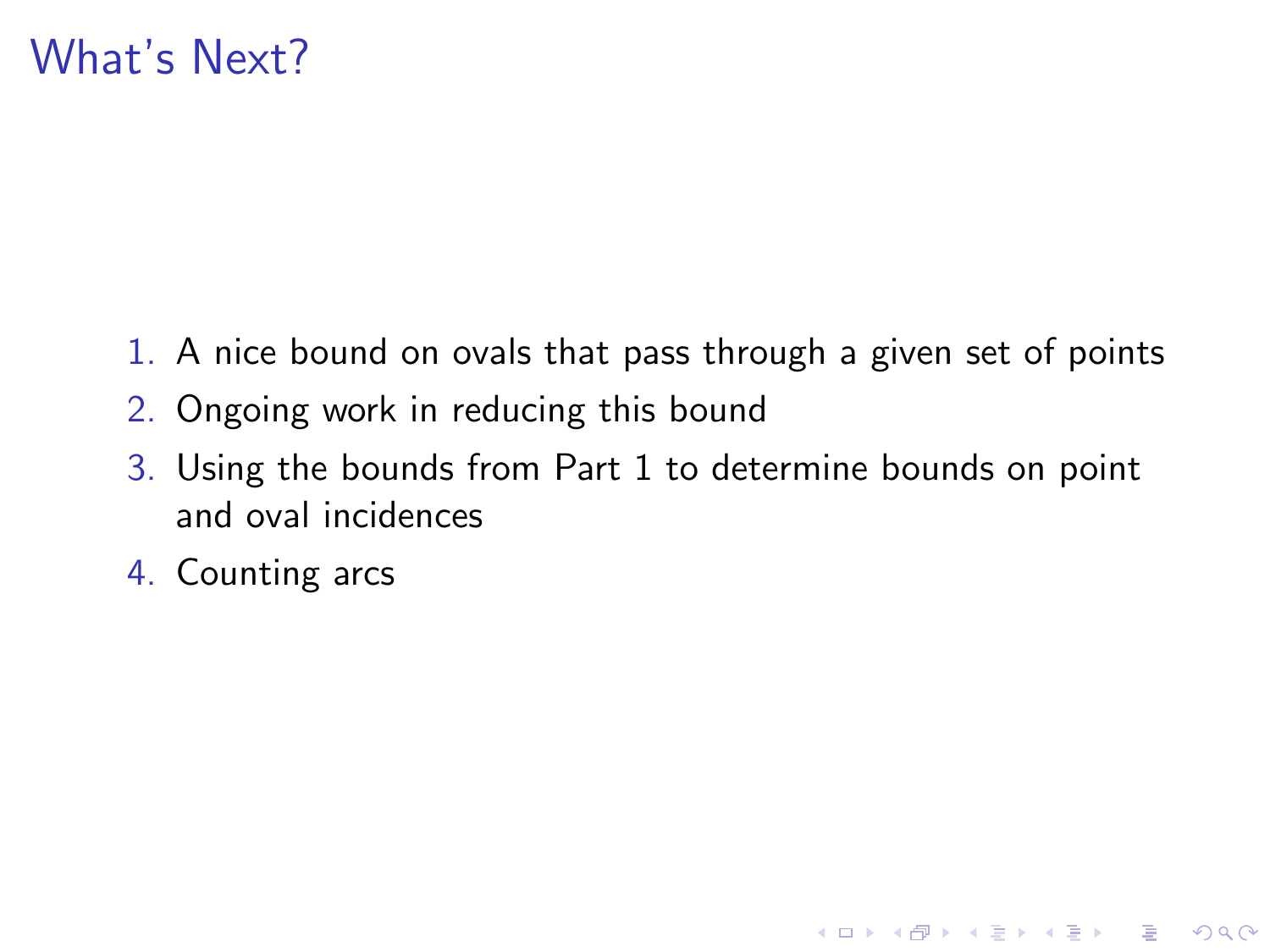### Our Little Lemma

**Lemma 1.1:** Let  $S \subset \mathcal{P}$  be non-empty and let  $\mathscr{O}_S = \{O \in \mathscr{O} : S \subset O\}$ . Then, if  $|S| = k$ , we have  $|\mathscr{O}_S| \leq (n-k+2)n^{n-k+1}.$ The main idea of the proof is fairly simple but the formal write up is  $\frac{3}{4}$  of a page.

4 D > 4 P + 4 B + 4 B + B + 9 Q O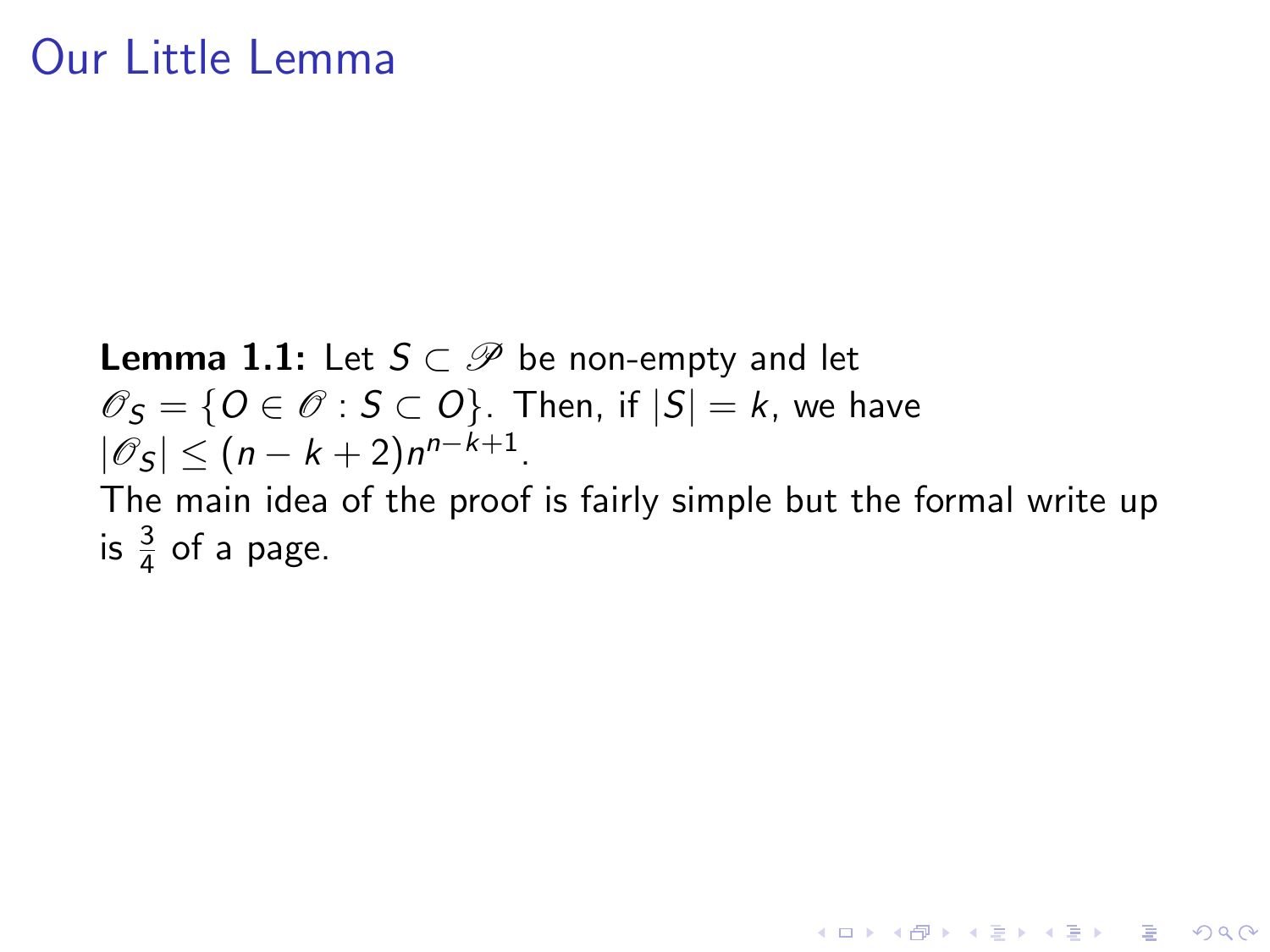We can reduce the bounds found in Lemma 1.1 by using not so nice methods. For starters, observe that we have over counted by a lot.

K ロ ▶ K @ ▶ K 할 ▶ K 할 ▶ | 할 | © 9 Q @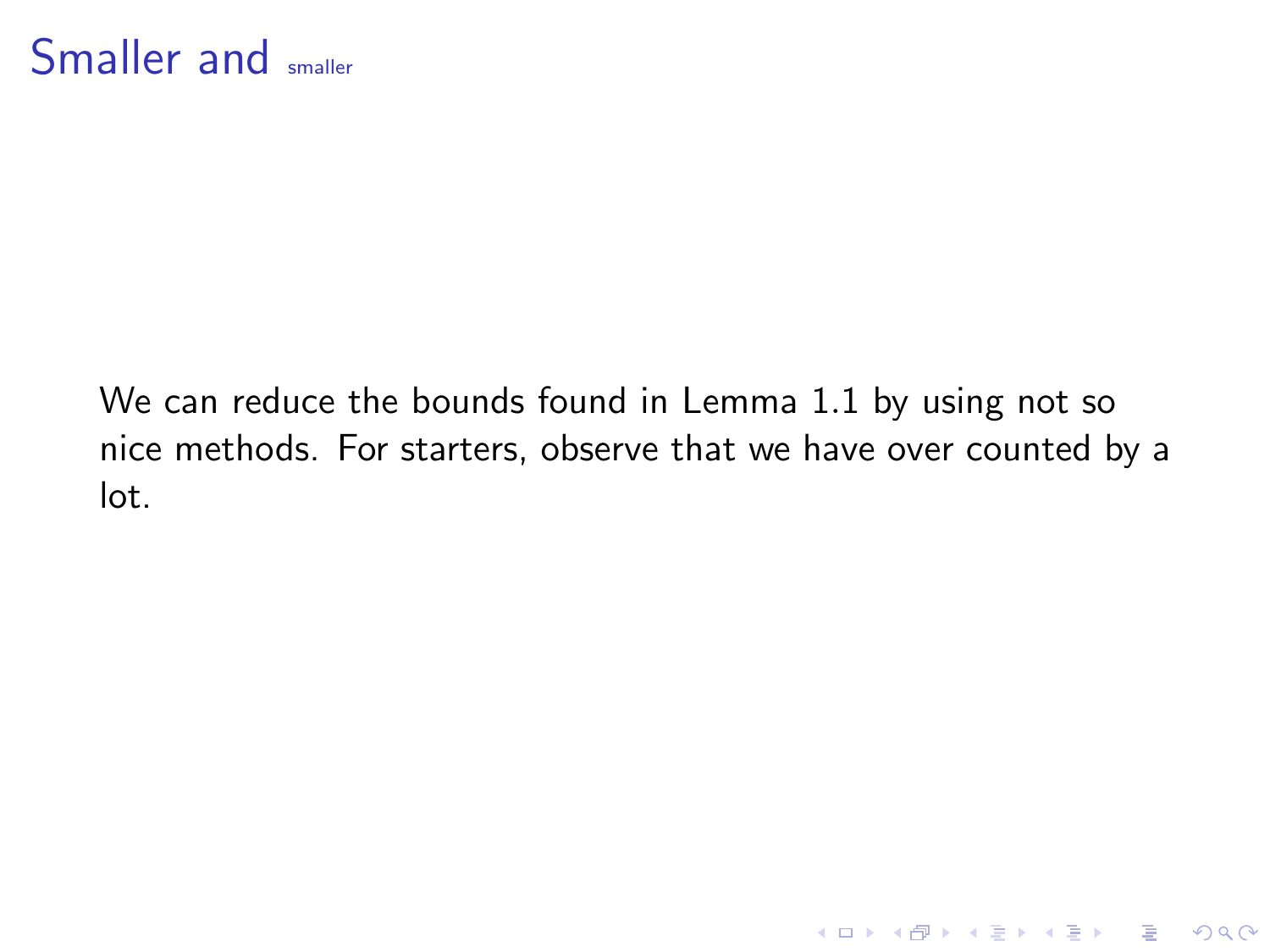# Straightforward Incidence Bounds

We denote the set of all incidences between  $\mathscr P$  and  $\mathscr O$  as  $I(\mathscr P,\mathscr O)$ . Using this notation, Lemma 1.1 gives rise to two simple incidence bounds.

- 1. If  $|\mathscr{P}| = 1$ , then  $|I(\mathscr{P}, \mathscr{O})| \leq (n+1)n^n$ . This follows from Lemma 1.1 by letting  $k = 1$ .
- 2. Similarly, if  $|\mathscr{P}| = 2$ , then  $|I(\mathscr{P}, \mathscr{O})| \leq 2(n+1)n^n$ . The proof of this result can be visualized by a venn diagram.
- 3. In the situation when  $|\mathscr{P}| \geq 3$ , there is no guarantee that all the points of  $\mathscr P$  can be contained on an oval. However, we need not worry.

**KORKAR KERKER EL VOLO**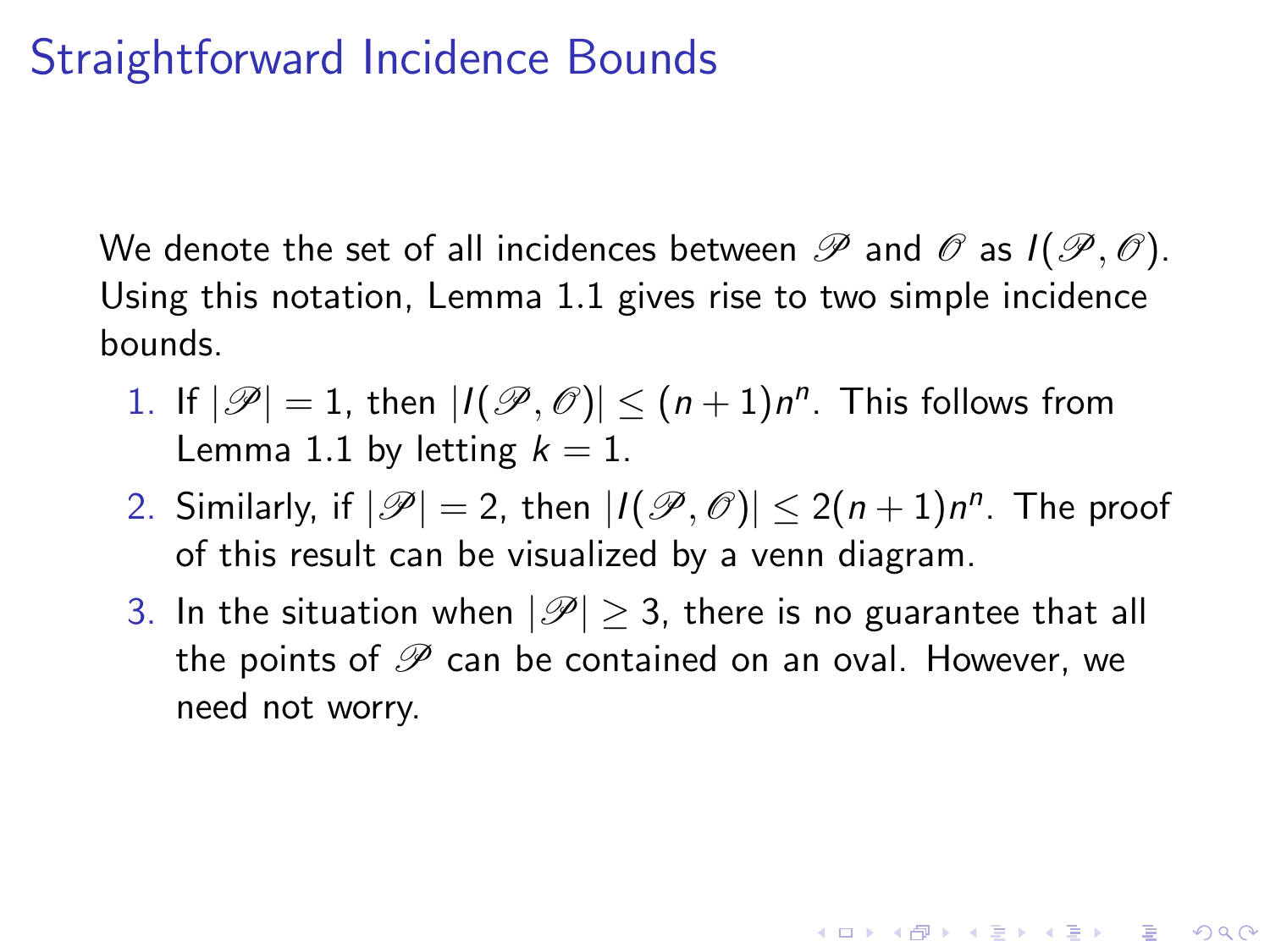#### An Exact Incidence Count

**Theorem 2.3:** If  $|\mathscr{P}| = k$ , then  $|I(\mathscr{P}, \mathscr{O})| = \sum_{i=1}^{k} |\mathscr{O}_i|$ .

- In The main idea of the proof is similar to the cases when  $k = 2$ and  $k = 3$ .
- $\triangleright$  In the general case, for every  $Q \subset \mathscr{P}$  such that  $|Q| > 1$ , the coefficient of  $|\mathscr{O}_Q|$  in  $|I(\mathscr{P}, \mathscr{O})|$  is 0 by a nice combinatorial identity.

**KORK ERKER ADE YOUR**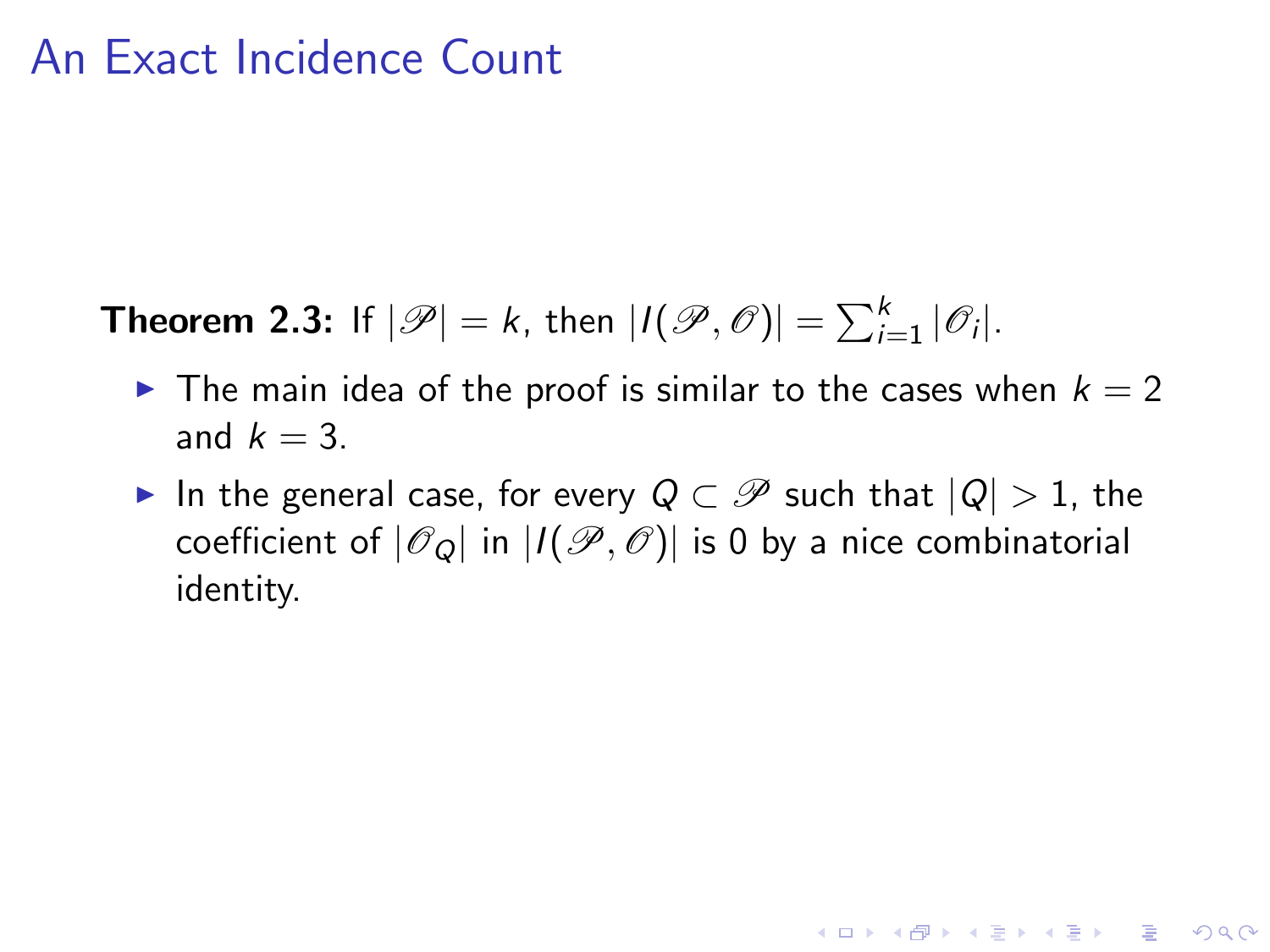# An Interesting Relation

We immediately have one incidence bound and a bound on the number of ovals.

- ▶ Corollary 2.4: If  $|\mathscr{P}| = k$ , then  $|I(\mathscr{P}, \mathscr{O})| \leq k(n+1)n^n$ .
- ▶ Corollary 2.5:  $|\mathscr{O}| \leq (n^2 + n + 1)n^n$ .

The second inequality comes from letting  $\mathscr P$  be all points in the projective plane and observing that  $\bigl( n\!+\!1\bigr) |\mathscr{O}| = |I(\mathscr{P}, \mathscr{O})| = (n^2\!+\!n\!+\!1)|\mathscr{O}_1| \leq (n^2\!+\!n\!+\!1)(n\!+\!1)n^n.$ The identity  $(n+1)\,|\mathscr{O}|=(n^2+n+1)\,|\mathscr{O}_1|$  gives us one way to count ovals.

**A O A G A 4 O A C A G A G A 4 O A C A**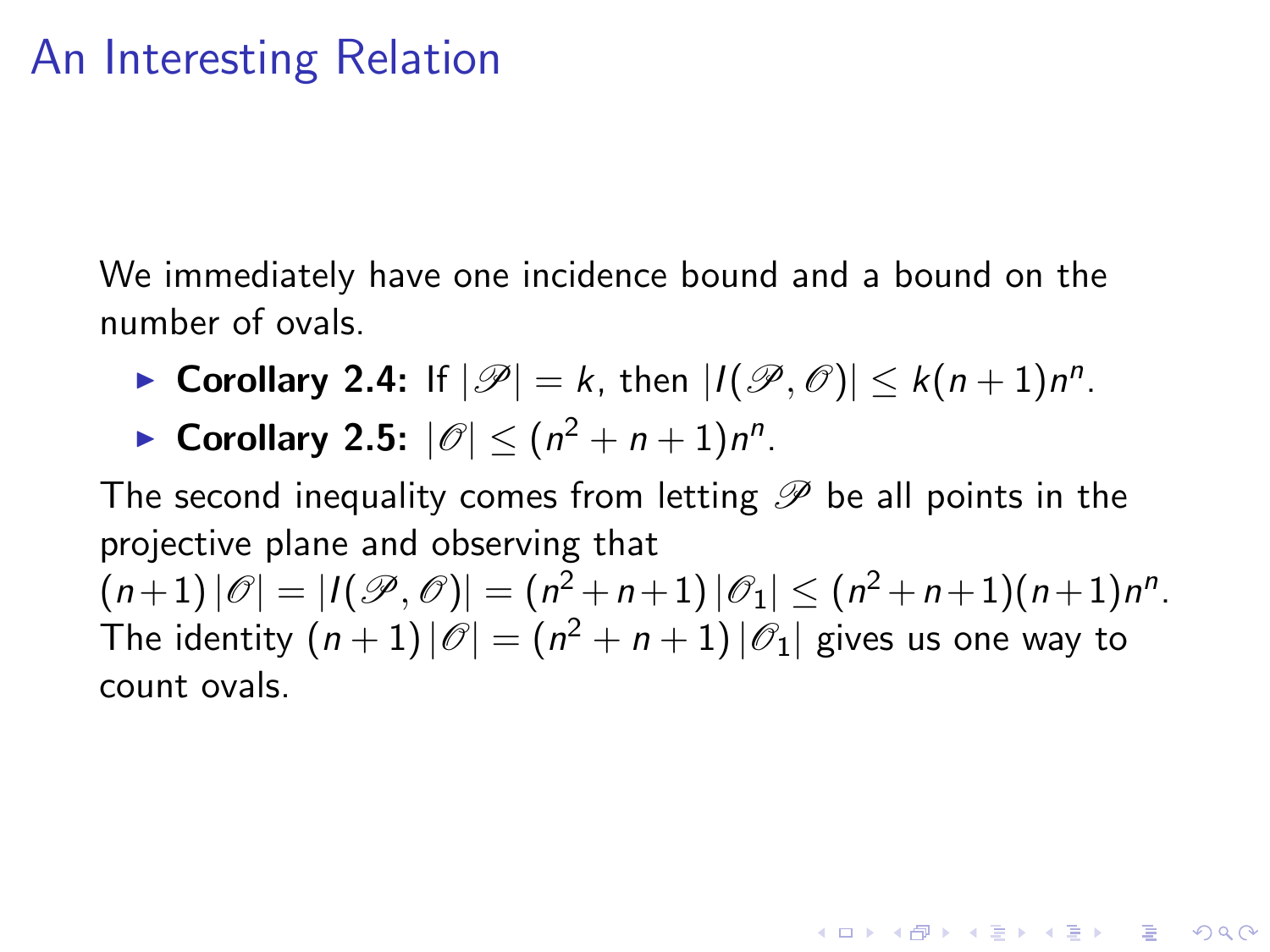# Direct Arc Counting

The second way is by constructively counting arcs point-wise.

- $\triangleright$  Choose your first point  $p_1$ . There are no restrictions so the number of options is  $n^2 + n + 1$ .
- Choosing a second point  $p_2$  is almost as easy. There are  $n^2 + n$  options.
- In Things become interesting with the third point  $p_3$  since  $p_3$ can not be contained on the line determined by  $p_1$  and  $p_2$ .

**KORKA SERKER ORA** 

In Likewise, the point  $p_i$  can not be on any of the lines determined by the points  $p_1, p_2, \cdots p_{i-1}$ .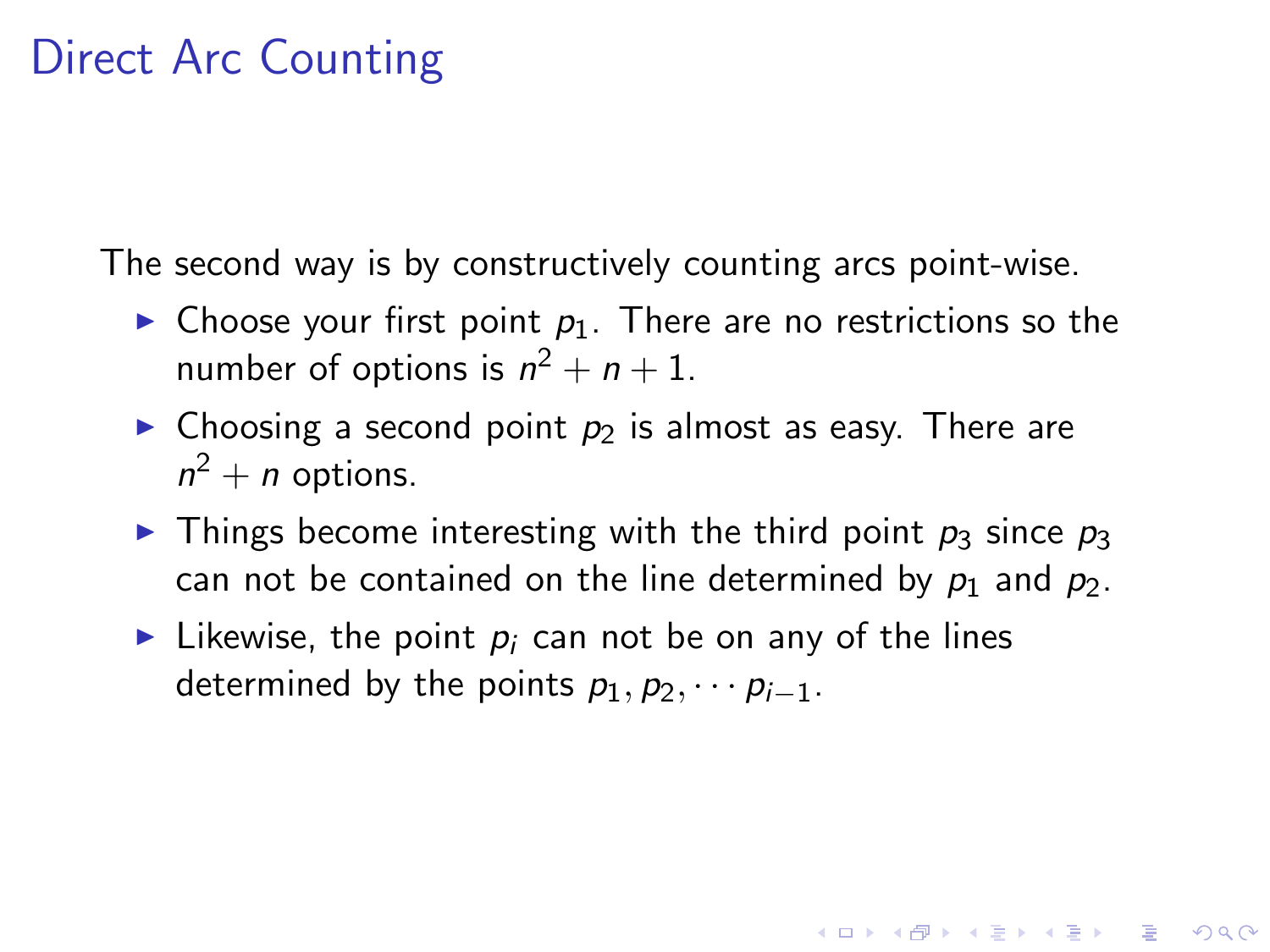### A Weak Lemma  $+$  Conjecture

Let  $\mathscr{A}_k$  denote the set of all k-arcs in a projective plane of order n.

► Lemma: 
$$
k < 7
$$
,  $|\mathscr{A}_k|$  =   
\n
$$
\frac{1}{(k)!} \prod_{i=1}^k ((n^2 + n + 1) - ((\binom{i-1}{2})(n-1) + (i-1) - ((\binom{i-3}{2})(i-2))).
$$

- I When  $k > 7$ , we run into issues. As a result, our counting needs to be more careful.
- $\triangleright$  Conjecture: For  $k$  such that  $n > \frac{k^2-3k}{4} + \frac{\sqrt{k^4-14k^3+73k^2+232k+160k^2}}{4}$  $\frac{3k^2+232k+100}{4}$ ,  $|\mathscr{A}_k| \ge$ 1  $\frac{1}{(k)!}$   $\prod_{i=1}^{k}((n^2+n+1)-\binom{i-1}{2})$  $\binom{-1}{2}(n-1) + (i-1) - (\binom{i-3}{2})$  $\binom{-3}{2}(i-2))$

**KORKARYKERKE POLO**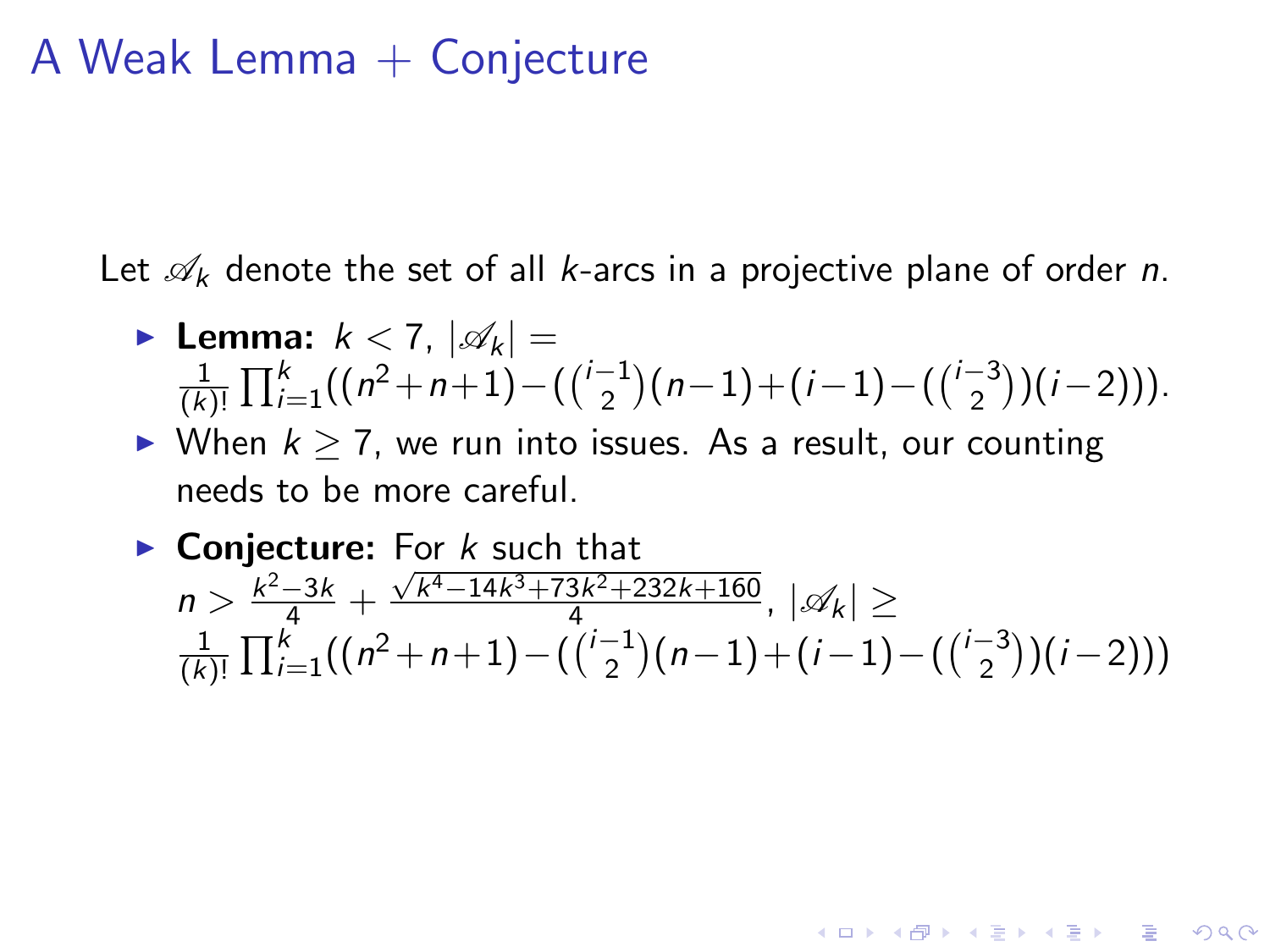$\blacktriangleright$  Tidying up this work and hopefully becoming published

K ロ ▶ K @ ▶ K 할 ▶ K 할 ▶ | 할 | 2000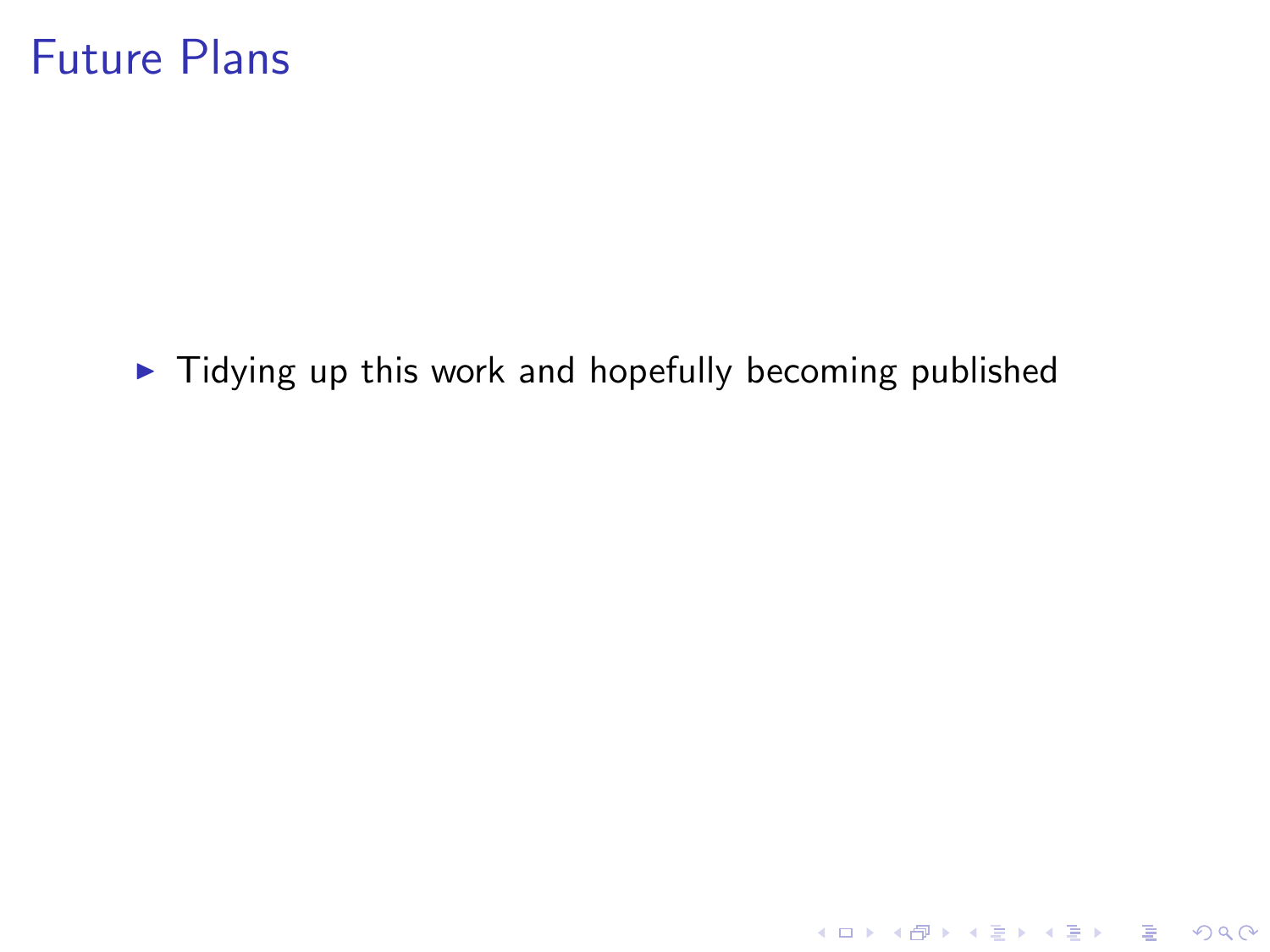- $\blacktriangleright$  Tidying up this work and hopefully becoming published
- $\triangleright$  Finishing up undergrad and applying to PhD programs

K ロ ▶ K @ ▶ K 할 ▶ K 할 ▶ | 할 | © 9 Q @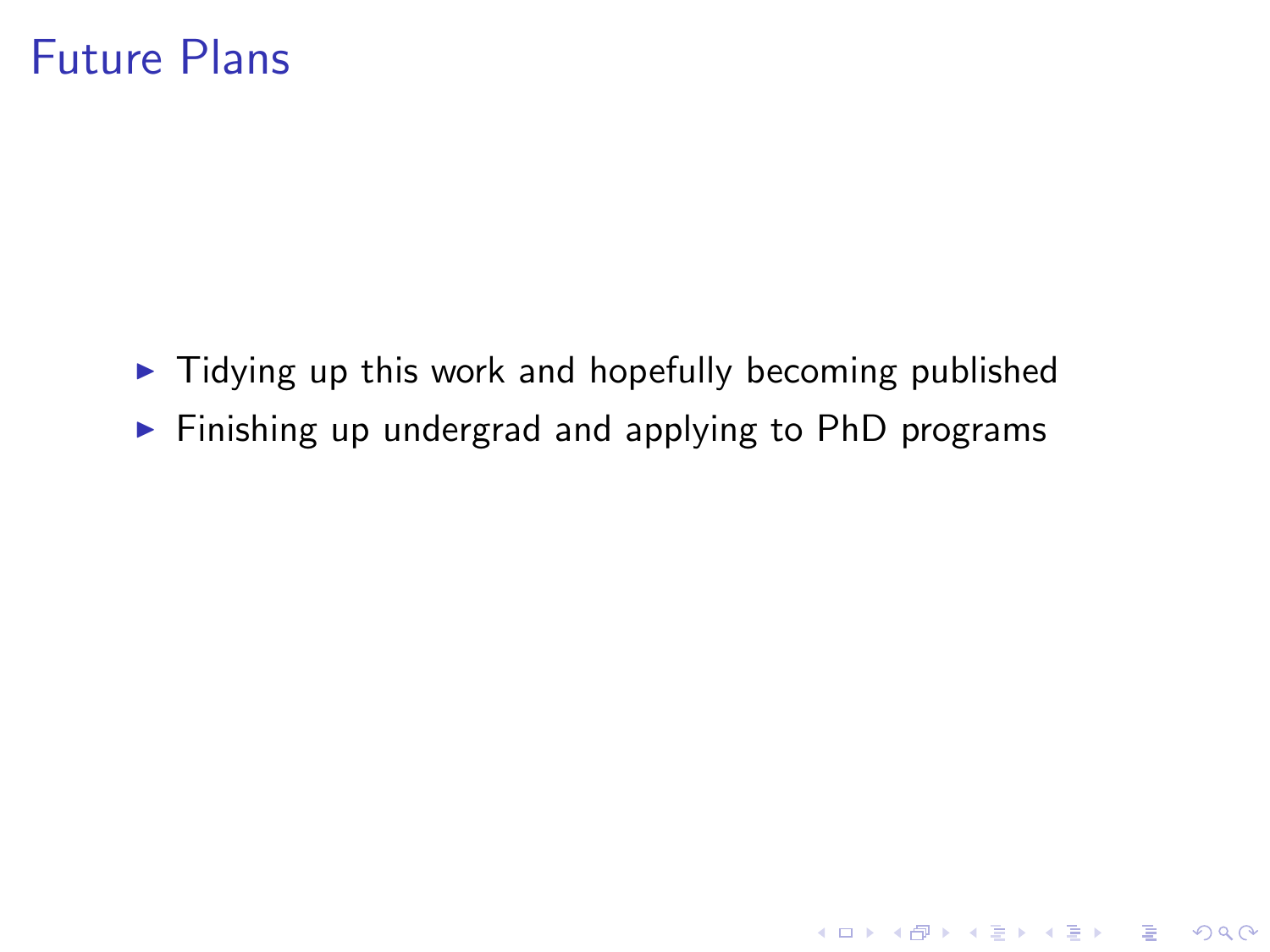- $\blacktriangleright$  Tidying up this work and hopefully becoming published
- $\triangleright$  Finishing up undergrad and applying to PhD programs

K ロ ▶ K @ ▶ K 할 > K 할 > 1 할 > 1 이익어

 $\triangleright$  Solve some problems and get the PhD